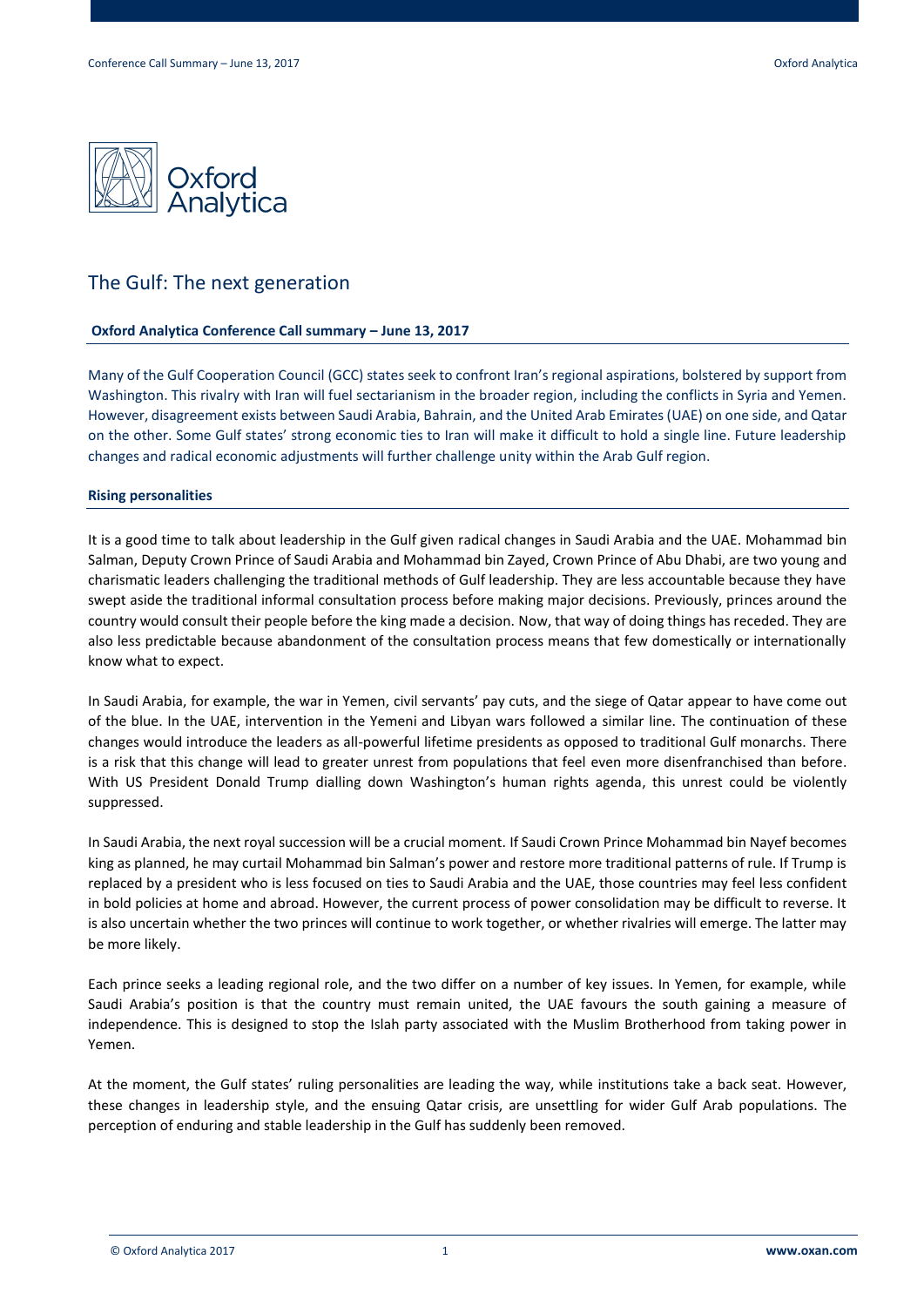## **Economic aspects**

Saudi Arabia, Bahrain and the UAE are using economic pressure in pursuit of a political result, trying to extract concessions from Qatar through extreme measures. This dispute may also cause worries in energy markets, as Qatar provides roughly 30% of the world's liquefied natural gas (LNG) supply.

To some degree, this crisis may be symptomatic of enduring low oil and gas prices, which have forced reforms within the Gulf economies. Falling natural gas prices have affected Qatar's national budget, in particular. Qatar imports about 30 billion dollars of goods per year, with nearly 20% arriving from other GCC countries. Many of Qatar's basic goods such as food come from or through Saudi Arabia and the UAE, though Qatar has already arranged to import these goods by air from other countries. Many construction materials also come across the border from neighbouring Gulf states. Contractors in Qatar may soon have trouble procuring materials for their construction projects, an issue that could affect timelines for the 2022 World Cup preparations.

Qatar exports 860,000 barrels of oil per day, much of which is put on tankers that also call at other points in the GCC. The extent of the blockade is unclear: Qatari ships are banned from boycotting states' waters, but foreign ships carrying Qatari goods have so far found little trouble. Qatari ships often rely on Fujairah for refuelling, though they may be able to refuel in Oman. Qatari LNG exports have so far been unaffected, and the UAE is still dependent on the Dolphin natural gas pipeline from Qatar for nearly 30% of its natural gas needs. Gas transfer through this pipeline has continued, although these supplies could be under threat if the crisis escalates.

Oil and gas prices have not reacted to the standoff. South Korea may be most nervous, given that roughly 36% of South Korea's natural gas supplies come from Qatar. Importers could be lining up alternative sellers. The United States and Australia may be able to provide natural gas in the event that flows from Qatar are interrupted. In addition, the development of a spot market over long-term LNG contracts may give buyers an advantage over Qatar in upcoming renegotiations.

Long-term economic reforms will trouble all the Gulf countries, which are being forced to consider subsidy cuts and new taxes. Expatriate workers from south-east Asia and non-oil Arab states may find their jobs in jeopardy through these reforms. Qatar may need to dismiss large numbers of foreign workers if its economic position worsens.

# **Sources of the crisis**

The core problem lies between Qatar and the UAE's leadership in Abu Dhabi. The main grievance is Qatar's support for Muslim Brotherhood-linked groups throughout the region. The UAE sees the Muslim Brotherhood as an existential threat to the Gulf states. It believes that in 2013 a local Muslim Brotherhood offshoot plotted a coup. Abu Dhabi holds that Qatar's support for the Muslim Brotherhood and related organisations across the region has compromised its internal stability. The dispute does not revolve around Islamic State, though that issue provides a solid rallying point for international allies such as the United States. While there are accusations that the Qatari government has turned a blind eye to its citizens funding salafi-jihadi groups, this is a common problem throughout the Gulf.

Saudi Arabia has separate complaints. Qatar's relationship with Saudi Arabia has been tense for some time, given the former's rising wealth and power in the region. Saudi Arabia resents Qatar's increased influence in recent decades after discovering major natural gas reserves. The Saudis further disapproved of Hamad bin Khalifa Al Thani's overthrow of his father in 1995, finding that it set a bad precedent. Qataris believe that Saudi Arabia worked to produce a counter-coup in Qatar. Qatar's hosting of a US military base is designed to ward off not only Iran, but also Saudi Arabia. The United States has not sided with Saudi Arabia and the UAE as the countries' leaders assumed it would, but has rather called for deescalation.

Bahrain holds historical and tribal grievances toward Qatar, as some members of the Bahraini ruling family see Qatar's Al Thani family as usurpers. A territorial dispute over the Hawar Islands and Qatar's subsequent control over territories that turned out to hold significant quantities of natural gas also plays into Bahraini bitterness. However, Bahrain is too small to spur a major confrontation with Qatar on its own.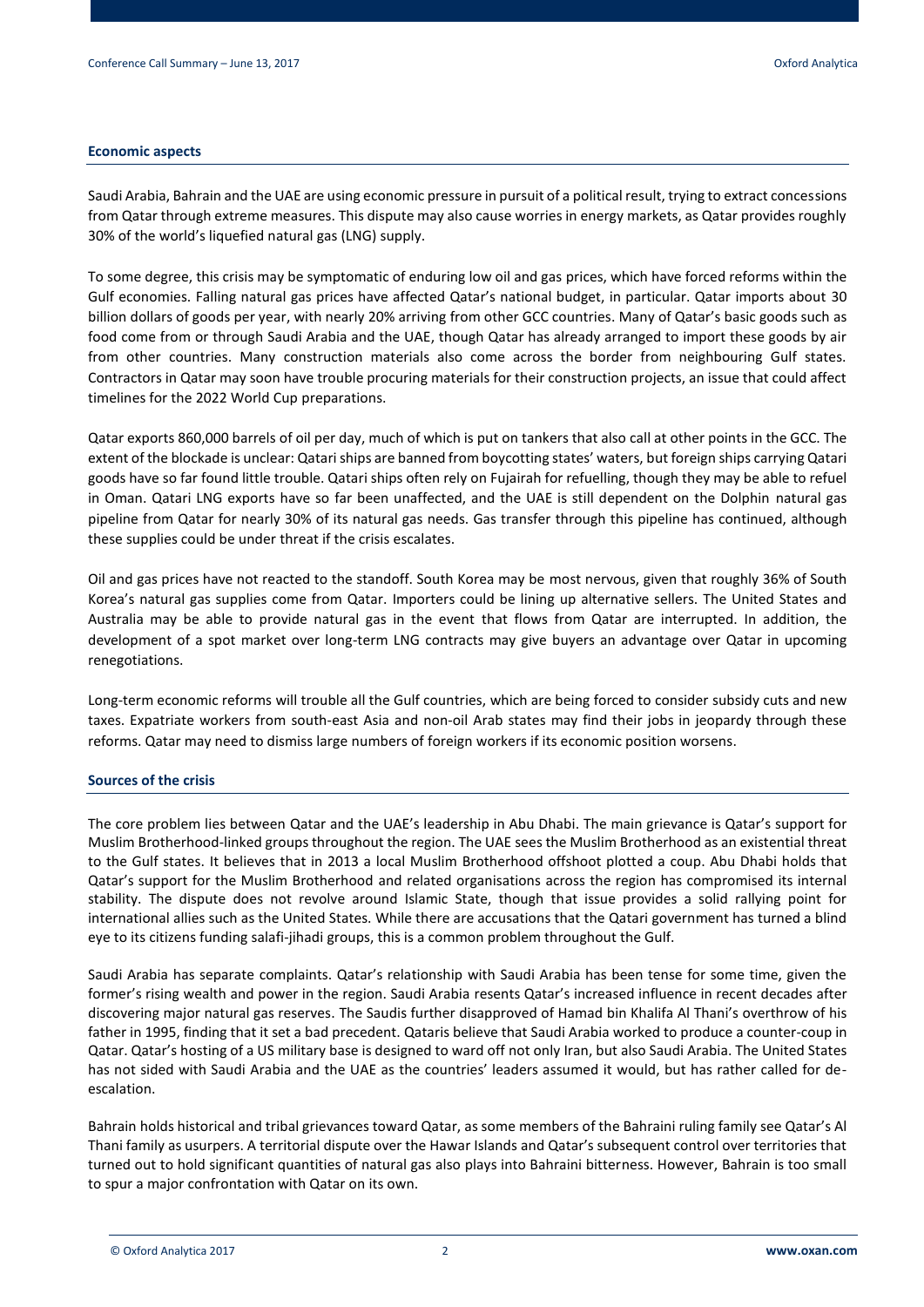This current episode will likely damage the GCC as a whole, showing that this typically stable part of the Middle East is vulnerable and presents more risk than many firms have previously believed. However, the dispute is mostly among a small group of elite leaders. It is not necessarily a conflict that has galvanised the countries' populations against one another. Families in the region tend to be spread among many different countries, and there is a significant constituency across the Gulf that would like to see the conflict calm down. However, leaders are not yet willing to compromise. These new leaders appear eager to flex their muscles and differentiate themselves from their predecessors.

The United States argued that the regional dispute is hindering the war against Islamic State. However, economic costs are so far low. In 2014 a similar dispute led to Qatar expelling some Islamists. Larger gestures would be needed to settle the current dispute, and each Gulf leader will need to be able to claim victory to appeal to their own constituencies.

## **Q & A Session**

#### **Regime change**

Regime change in Qatar is not an impossible scenario, given the many coups and abdications the country has seen in the past. Some UAE diplomats have mentioned regime change, saying that the country would not look upon it unfavourably. However, this dispute has endured over many years and survived multiple Qatari leaders. A belief that Hamad bin Khalifa Al Thani would fall in line with the rest of the region proved false, showing that leadership change will not necessarily lead to the other Gulf states' desired outcomes. Attacking the Qatari royal family may build dissent in Saudi Arabia against Mohammad bin Salman, as some opponents view him as impetuous.

#### **MBS vs MBN**

There is a rivalry in Saudi Arabia between Crown Prince Mohammad bin Nayef and Deputy Crown Prince Mohammad bin Salman. The two differ greatly in both outlook and style. While Mohammad bin Nayef is quiet and conservative, Mohammad bin Salman is more outgoing and amenable to interviews. Mohammad bin Nayef still commonly appears beside King Salman. There is no evidence that Mohammad bin Salman has found success in his endeavors to replace Mohammad bin Nayef as Crown Prince. Mohammad bin Nayef may be sitting back and letting Mohammad bin Salman's rash decision-making sink his chances. Stagnation of the Deputy Crown Prince's economic reform plans could similarly damage his popularity. His political future will be in significant doubt if Mohammad bin Nayef becomes king.

## **Trump**

Saudi Arabia and the UAE may be taking a risk by putting their trust in President Trump given uncertainty in US politics. Mohammad bin Salman and Abu Dhabi Crown Prince Mohammad bin Zayed both get along well with Trump. The appointment of a brother of Mohammad bin Salman as ambassador to Washington implies that the royal family wishes to have a direct line to the White House.

## **Effect on Europe**

European companies invested in Qatar, and particularly the 2022 World Cup, will need to consider future supply issues. The Qatari sovereign wealth fund is a major investor in real estate abroad, including in London. Current measures should not impact Qatari foreign investments.

Qatar is among the most indebted countries in the GCC, and the country's credit rating could be threatened by the current crisis and falling natural gas prices. It is not expected that the current dispute will threaten LNG supplies, though any interruption of gas exports would shift international markets. Qatari LNG constitutes a small proportion of Europe's natural gas consumption and could be replaced by orders from elsewhere.

The regional dispute may not connect directly to Europe's relations with Iran. European businesses will continue to see Iran as a new market with unmet needs and demand.